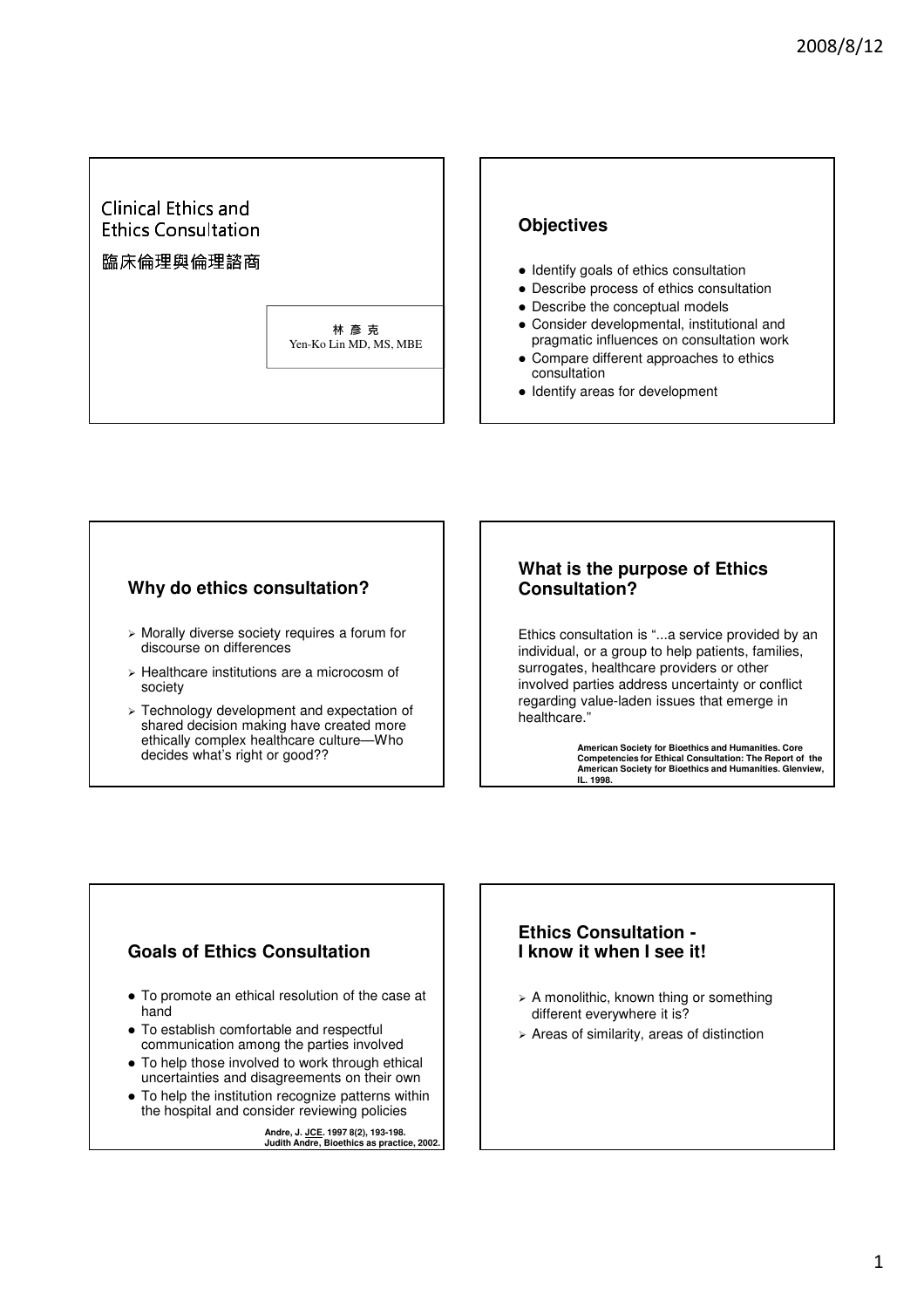## **Who is the ethics consultant?**

 "The ethicist is neither a medical insider nor an outsider, but often serves as a facilitator and negotiator, a listener and a guide."

Patricia Talone, "Catholic Health Care Ethics Consultation: A Community of Care," HEC Forum. 2003; 15(4): 323-337.

#### **Are there any standards for ethics consultation?**

- Core Competencies Report by ASBH
- AMA's Code of Medical Ethics
- Not clear how widely adopted these competencies are

# **AMA's Code of Medical Ethics**

- Ethics Consultation
	- Members should include either individuals with extensive formal training and experience in clinical ethics or individuals who have made a substantial commitment over several years to gain sufficient knowledge, skill, and understanding of the complexity of clinical ethics.
	- Explicit structural standards should be developed and consistently followed.

## **AMA's Code of Medical Ethics**

- Ethics Consultation
	- Explicit procedural standards should be developed and consistently followed.
	- Explicit structural standards should be developed and consistently followed.
	- In general, patient and staff informed consent may be<br>presumed for ethics consultation. However, patients and<br>tamilies should be given the opportunity, not to participate in<br>discussion either formally, through the instit
	- …In general, ethics consultation services, like social services, should be financed by the institution.
	- A consultation service should be careful not to take on more than it can handle.

#### **Prevalence of ethics consultation**

- 81% of US hospital have some kind of ethics consultation service
- Present in all hospitals with 400 or more beds
- Dominant models:
	- Small team approach (68%)
	- Full Committee (23%)
	- Individual consultant (9%)

# **Fox, Ellen, Myers, Sarah and Pearlman, Robert A. (2007) The American Journal of Bioethics, 7:2, 13-25.**

## **Who requests ethics consultations?**

- Physicians
- Nurses
- Family members
- Social Workers

**McGee et al. (2002) Cambridge Quarterly of Healthcare Ethics 11(1): 87-93.**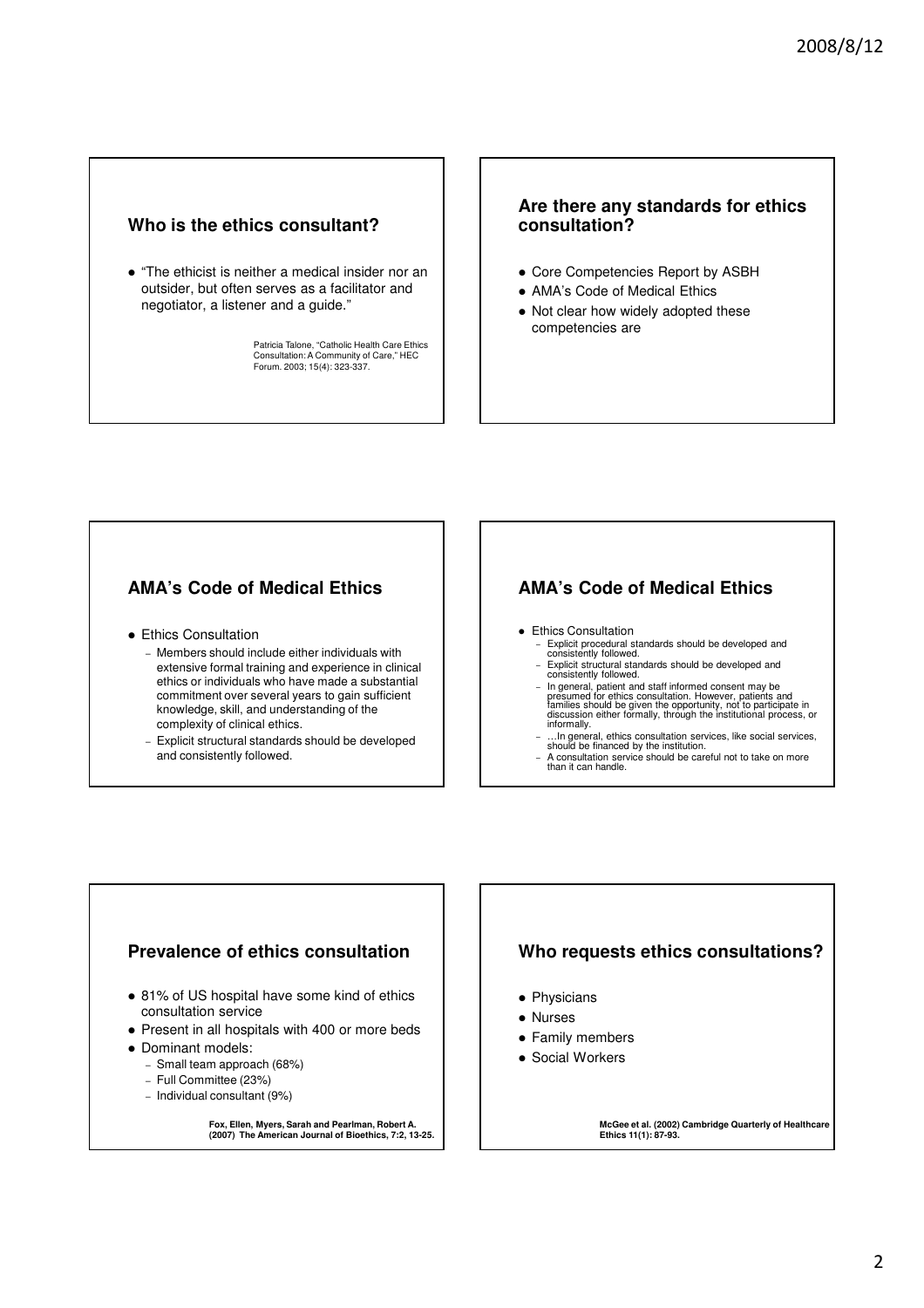### **Major issues involved in ethics consultations?**

- Patient autonomy and competence
- Improving communication
- End of life care

#### **Different approaches to ethics consultation**

- Authoritarian approach
- Pure facilitation approach
- Ethics facilitation approach
- Conflict resolution/mediation approach

**McGee et al. (2002) Cambridge Quarterly of Healthcare Ethics 11(1): 87-93.**

## **How is Ethics Consultation accomplished?**

"Ethics Facilitation" involves 2 core features: identifying and analyzing the nature of value uncertainty and facilitating the building of consensus among all the involved parties.

#### **How is Ethics Consultation accomplished? (cont'd)**

- **"In order to facilitate consensus, ethics consultants must:**
	- **Ensure that the voices of all the involved parties are heard,**
	- **Assist them in clarifying their own values, and**
	- **Facilitate building of morally acceptable shared commitments and understandings."**

**Bioethics Consultation Task Force, Annals of Internal Med, 2000.**

#### **Outcomes of ethics consultations?**

- Recommendations to physicians and staff
- Communication with patient/family
- Consultations are documentation

**McGee et al. (2002) Cambridge Quarterly of Healthcare Ethics 11(1): 87-93.**

#### **What are the numbers?**

- 35,000 individuals are involved in 15,000 ethics consultations a year
- 36% are physicians
- 30% are nurses
- 11% are social workers
- 10% are chaplains
- 10% are administrators
- Less than 1% are philosophers or theologians

**Fox, Ellen, Myers, Sarah and Pearlman, Robert A. (2007) The American Journal of Bioethics, 7:2, 13-25.**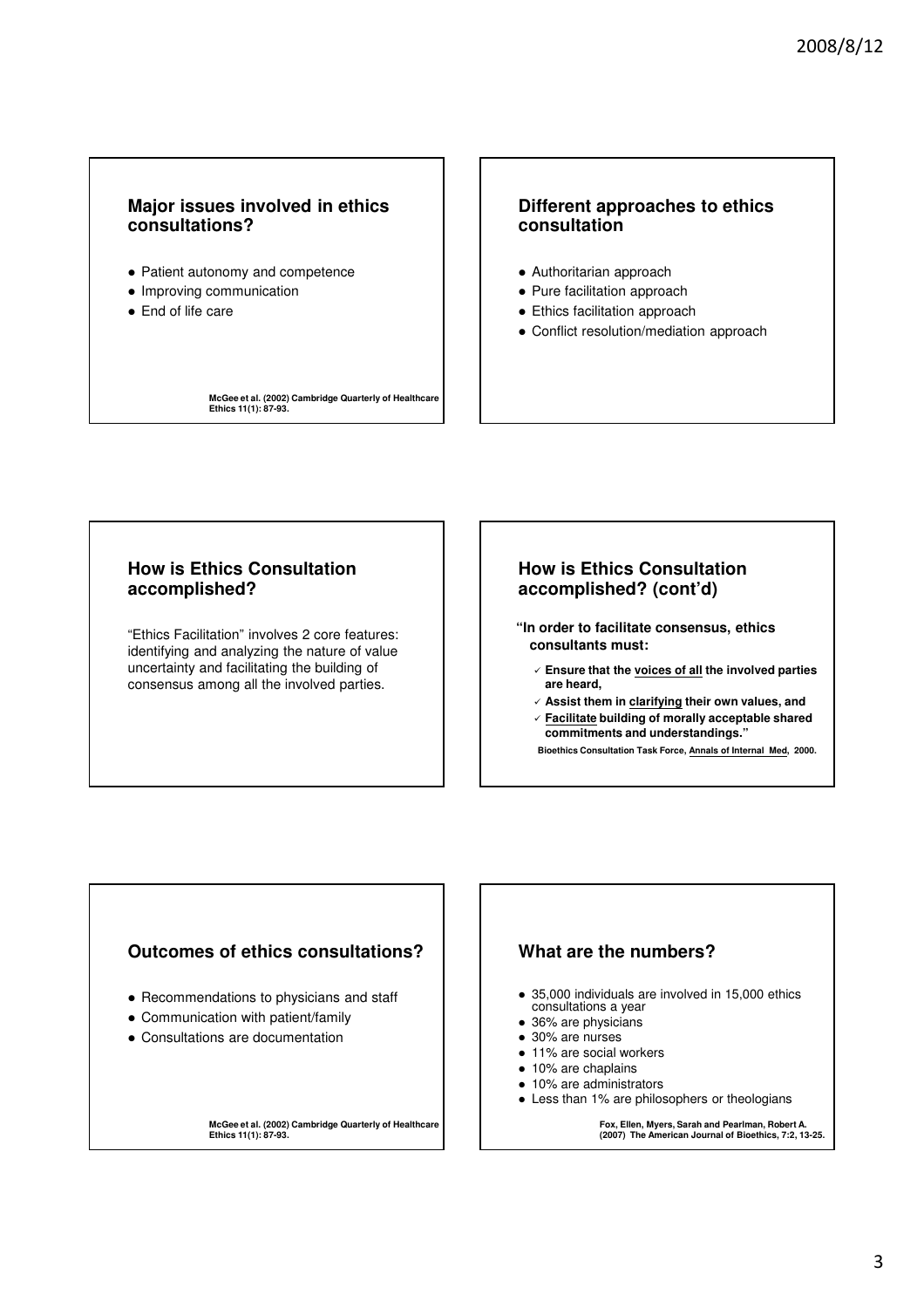#### **Core Competencies- Basic and Advanced**

- Basic and Advanced
- Skills
	- Ethical Assessment Skills
	- Process Skills
	- Interpersonal Skills

#### **Core Competencies- Basic and Advanced**

- Knowledge
	- Moral reasoning and ethical thinking
	- Bioethical issues and concepts
	- Health care systems – Clinical context
	- Institutional knowledge
	- Policies
	- Beliefs and perspectives of patients and staff populations
	- Professional codes and accreditation standards
	- Relevant health law

#### **Core Competencies- Basic and Advanced**

- Character
	- Tolerance
	- Patients
	- Compassion
	- Honesty
	- Courage
	- Prudence
	- Humility
	- Integrity

#### **Ethical Case Analysis Jonsen, et al. Clinical Ethics, 1998**

**Medical Indications** (Beneficence) • Medical Diagnosis • Medical Prognosis

- Goals of Treatment **Patient Preferences** (Autonomy) • Competency • Advance Directive
	- Substituted Judgment • Best Interest Standard

#### **Quality of Life/Death**

(Nonmalfeasance) • Benefits of Treatment • Harms of Treatment • Defined by

- Patient Family
- Health Care Providers
- **Contextual Factors**
- (Justice) Family and Emotional • Legal/Ethical Standards • Administrative
- Economic
- 

## **Ethics Consultation Service Policies**

- Access
- Patient notification
- Documentation
- Case review

# Managing Ethical Problems

- **Practicing "Preventive Ethics"**
- **Keeping "Moral Spaces" open for discussions of ethical issues**
- **Educating on themes of frequent consultation**